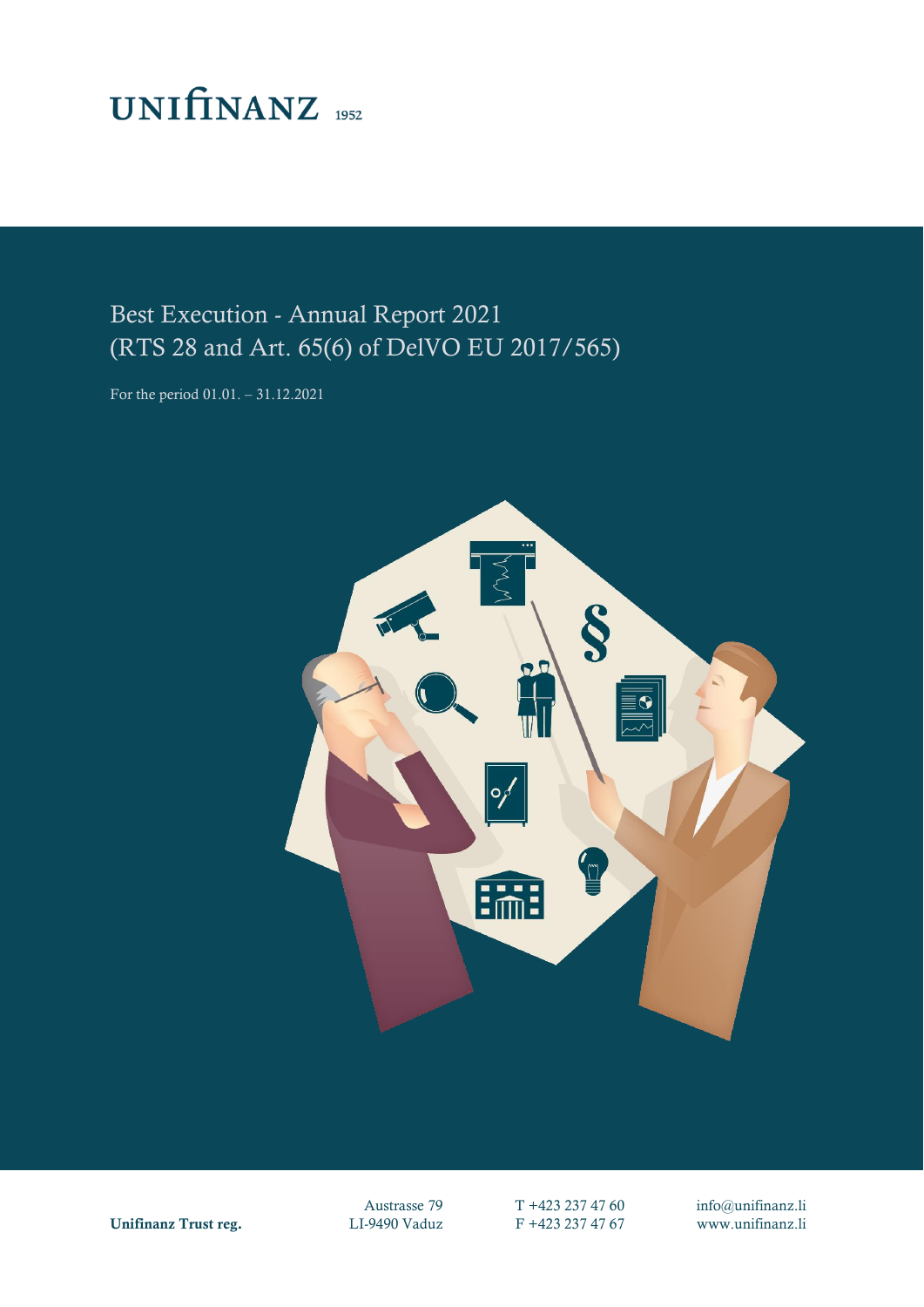## $UNIfINANZ_{1952}$

### *Introduction*

MiFID II (Art. 65 (6) of DelVO EU 2017/565 and Art. 3 of DelVO EU 2017/576) requires investment firms who execute client orders, to summarise and make public on an annual basis for each class of financial instrument, the top five execution venues in terms of trading volumes where they executed client orders in the preceding year (disclosures) and information on the quality of execution obtained (qualitative statements).

The weighting of the individual criteria is based on the characteristics of the respective Client. Depending on the criterion, trading takes place via another investment firm (e.g. trading by the custodian bank, broker) or directly via Unifinanz Trust reg. ("Unifinanz"), e.g. via multilateral trading platforms (e.g. Bloomberg MTF), systematic internalizers or other organised trading venues.

Information on the best execution policy for different types of financial instruments is described in chapter D (Execution Policy) of the General Terms and Conditions of Unifinanz [\(www.unifinanz.li\)](http://www.unifinanz.li/).

### *Qualitative Statements*

Investment firms shall publish for each class of financial instruments, a summary of the analysis and conclusions they draw from their detailed monitoring of the quality of execution obtained on the execution venues where they executed all client orders in the previous year.

The following commentary applies to all our trading for each venue reporting category unless otherwise noted in the specific venue reporting category commentary.

#### An explanation of the relative importance the investment firm gave to the execution factors of price, costs, speed, likelihood of execution or any other consideration including qualitative factors when assessing the quality of execution:

#### Execution price

The price of a financial instrument is strongly influenced by its liquidity, but also by the design of its pricing process. The different levels of transparency in the order books can also have a noticeable effect here. The spread between the highest offer on the demand side and the lowest offer on the supply side is used as an indicator of price quality, as are the tradable order sizes and thus market liquidity. When assessing the spreads, the underlying order volume must also be taken into account.

#### Costs of order execution

Trading orders are placed on the assumption that the investor wants to obtain the best possible price, taking into account all transaction costs associated with the execution transaction. Due to the usual price fluctuations of financial instruments, the decision to place an order therefore primarily takes into account those market participants who consistently ensure cost-effective, complete and timely execution of the transaction. Nevertheless, it is possible in individual cases that one criterion is considered more important than another for an individual transaction.

#### Probability of execution

This refers to the period of time between placing the order on the market and its final execution. The speed of order execution depends on the liquidity of the trading venue, the underlying market model, the stock exchange opening hours, the maximum execution times set out in the rules and regulations, and the performance and stability of the systems used.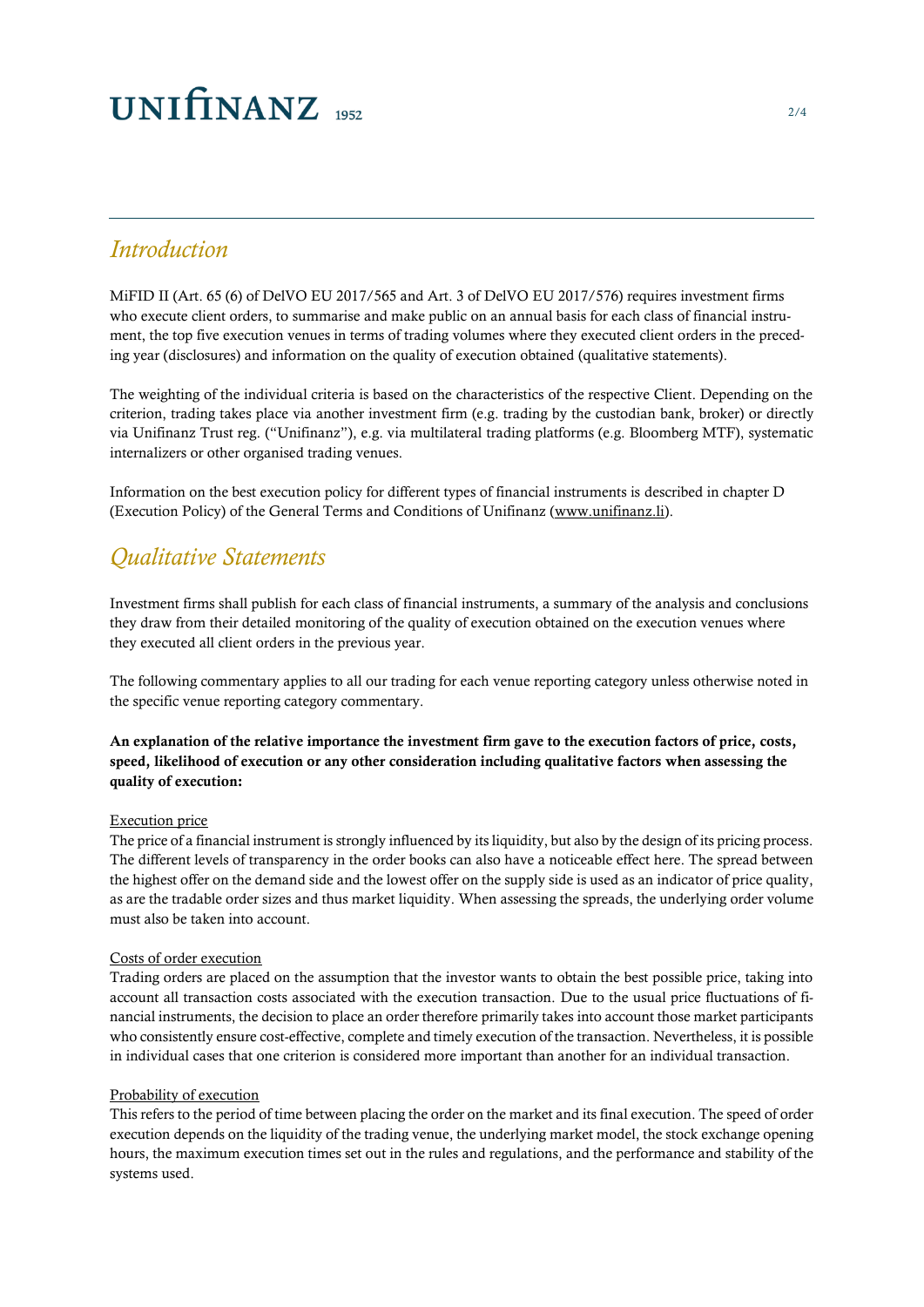## $UNIfINANZ_{1952}$

#### Handling security

Handling security refers to the risk of problematic handling. The involvement of a central counterparty increases the probability of handling.

#### Scope and type of the order

The liquidity of the execution venue is an important quality feature. The more liquid a market is, the greater the probability of execution for large orders. By type of order is meant the differentiation between unlimited and limited orders or between stop-loss and stop-buy orders.

#### Other relevant aspects

These include access to execution venues (market access) or securities markets as well as organisational quality features such as the design of trading surveillance, protective mechanisms of the trading venue-specific rules and regulations, clearing systems, information and transparency services, emergency back-ups, etc.

#### A description of any close links, conflicts of interests, and common ownerships with respect to any execution venues used to execute orders:

Unifinanz endeavours to safeguard a balance between the interests of its Clients, shareholders and employees. However, Unifinanz who renders a wide variety of high-quality financial services for its Clients is not always entirely able to exclude conflicts of interest. The principles for handling conflicts of interest are described in Chapter C of these General Terms and Conditions. The selection of execution venues and mandated market participants shall be carried out in accordance with these principles and on the basis of uniform criteria while safeguarding client interests. Unifinanz is not involved in the execution venues and market participants and does not maintain close links with them.

#### A description of any specific arrangements with any execution venues regarding payments made or received, discounts, rebates or non-monetary benefits received:

Unifinanz does not receive payments, discounts, rebates or non-monetary benefits in its trading arrangements.

#### An explanation of the factors that led to a change in the list of execution venues listed in the firm's execution policy, if such a change occurred:

No change has occurred to the list of execution venues listed in in Chapter D of these General Terms and Conditions.

#### An explanation of how order execution differs according to client categorisation, where the firm treats categories of clients differently and where it may affect the order execution arrangements:

The client categorisation will be governed by Chapter A lit. 3 of these General Terms and Conditions. Unifinanz applies the same execution principles to the different client classifications and does not differentiate between the client categories Non-Professional Clients, Professional Clients and Eligible Counterparties in the weighting of the execution criteria.

#### An explanation of whether other criteria were given precedence over immediate price and cost when executing retail client orders and how these other criteria were instrumental in delivering the best possible result in terms of the total consideration to the client:

Client orders from retail clients are not executed by Unifinanz itself, but exclusively via another investment services company (including Client's custodian bank, broker, authorised participants; see Chapter D, Section 1.2 of the General Terms and Conditions).